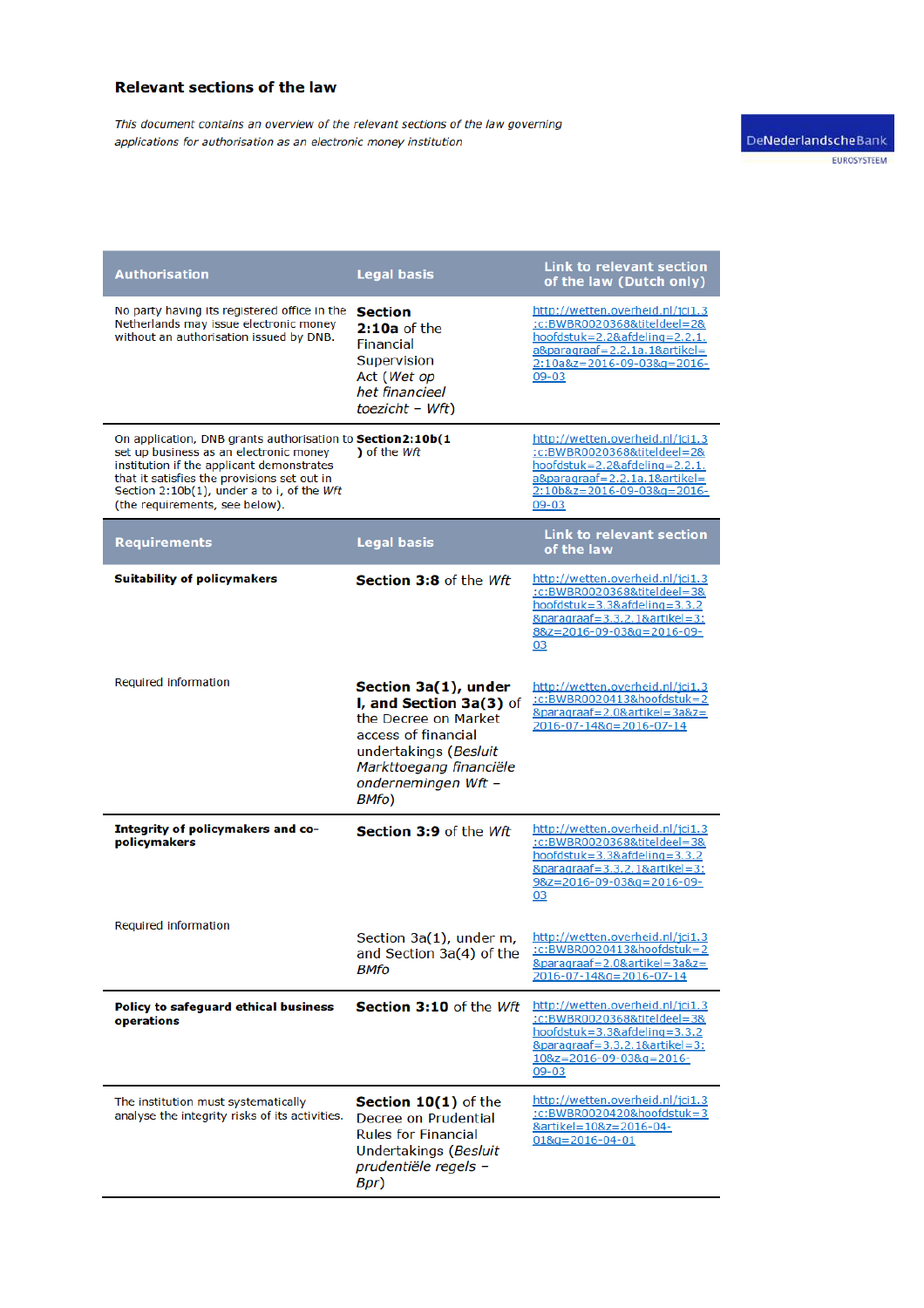| The institution must ensure that the<br>policy is translated into adequate<br>procedures and measures.                                                                                                                                                                                                                                                                      | Section 10(2) of the<br>Bpr        | http://wetten.overheid.nl/jci1.3<br>:c:BWBR0020420&hoofdstuk=3<br>&artikel=10&z=2016-04-<br>$018q = 2016 - 04 - 01$                                                                           |
|-----------------------------------------------------------------------------------------------------------------------------------------------------------------------------------------------------------------------------------------------------------------------------------------------------------------------------------------------------------------------------|------------------------------------|-----------------------------------------------------------------------------------------------------------------------------------------------------------------------------------------------|
| The institution must inform all relevant<br>business units of said policy, procedures<br>and measures.                                                                                                                                                                                                                                                                      | Section 10(3) of the<br>Bpr        | http://wetten.overheid.nl/jci1.3<br>:c:BWBR0020420&hoofdstuk=3<br>&artikel=10&z=2016-04-<br>$018q = 2016 - 04 - 01$                                                                           |
| The institution is responsible for<br>implementing and systematically testing<br>the policy, procedures and measures.                                                                                                                                                                                                                                                       | Section 10(4) of the<br>Bpr        | http://wetten.overheid.nl/jci1.3<br>:c:BWBR0020420&hoofdstuk=3<br>&artikel=10&z=2016-04-<br>$018q = 2016 - 04 - 01$                                                                           |
| The institution must provide for<br>independent supervision of the<br>implementation of the policy, procedures<br>and measures to safeguard ethical<br>business operations and must have<br>procedures in place to ensure that<br>identified shortcomings or deficiencies are<br>reported to the officers entrusted with<br>that duty (independent compliance<br>function). | Section 10(5) of the<br>Bpr        | http://wetten.overheid.nl/jci1.3<br>:c:BWBR0020420&hoofdstuk=3<br>&artikel=10&z=2016-04-<br>$018q = 2016 - 04 - 01$                                                                           |
| The institution must have procedures in<br>place to ensure that identified<br>shortcomings or deficiencies relating to<br>ethical business operations are<br>appropriately remedied under the<br>supervision of the independent<br>compliance function.                                                                                                                     | <b>Section 10(6)</b> of the<br>Bpr | http://wetten.overheid.nl/jci1.3<br>:c:BWBR0020420&hoofdstuk=3<br>&artikel=10&z=2016-04-<br>$018q = 2016 - 04 - 01$                                                                           |
| Minimum number of day-to-day<br>policymakers and the location from<br>which they operate                                                                                                                                                                                                                                                                                    | Section 3:15 of the Wft            | http://wetten.overheid.nl/jci1.3<br>:c:BWBR0020368&titeIdeel=3&<br>$hoofdstuk = 3.3&afdeling = 3.3.3$<br>&paragraaf=3.3.3.1&artikel=3:<br>15&z=2016-09-03&g=2016-<br>$09 - 03$                |
| Governance structure                                                                                                                                                                                                                                                                                                                                                        | <b>Section 3:16</b> of the $Wft$   | http://wetten.overheid.nl/<br>jci1.3:c:BWBR0020368&ti<br>teldeel=3&hoofdstuk=3.3<br><u>&amp;afdeling=3.3.3&amp;paragra</u>                                                                    |
|                                                                                                                                                                                                                                                                                                                                                                             |                                    | af=3.3.3.1&artikel=3:16&<br>z=2016-09-03&q=2016-<br>$09 - 03$                                                                                                                                 |
| <b>Operational management structure</b><br>with respect to ethical business<br>operations                                                                                                                                                                                                                                                                                   | Section 3:17 of the Wft            | http://wetten.overheid.nl/<br>jci1.3:c:BWBR0020368&ti<br>teldeel=3&hoofdstuk=3.3<br>&afdeling=3.3.3&paragra<br><u>af=3.3.3.1&amp;artikel=3:17&amp;</u><br>$z=2016-09-038q=2016-$<br>$09 - 03$ |
| The institution must have procedures and<br>measures in place to prevent conflicts<br>between its own interests or those of its<br>customers and the private interests of                                                                                                                                                                                                   | <b>Section 11(1)</b> of the<br>Bpr | http://wetten.overheid.nl/jci1.3<br>:c:BWBR0020420&hoofdstuk=3<br>&artikel=11&z=2016-04-<br>$018q = 2016 - 04 - 01$                                                                           |
| persons responsible for determining<br>a.<br>the financial institution's policy;<br>group directors;<br>b.<br>members of the body responsible for<br>c.<br>supervising the institution's general<br>course of business, or<br>other staff members or individuals<br>d.<br>who permanently work for it at its<br>request.                                                    |                                    |                                                                                                                                                                                               |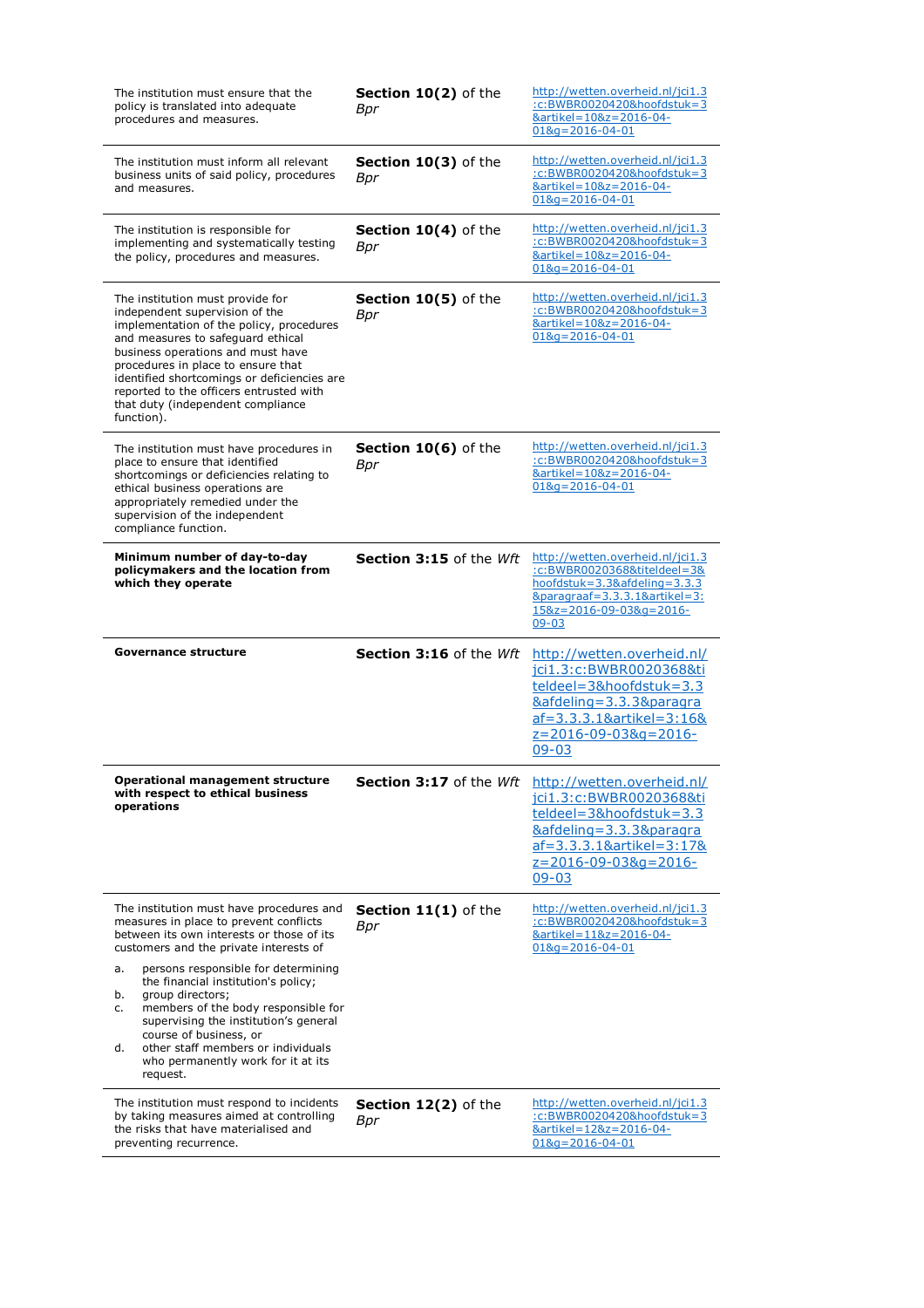| The institution must notify DNB promptly<br>of any incidents.                                                                                                                                                                                                                                                                                                                                                        | Section 12(3) of the<br>Bpr        | http://wetten.overheid.nl/jci1.3<br>:c:BWBR0020420&hoofdstuk=3<br>&artikel=12&z=2016-04-<br>$018q = 2016 - 04 - 01$                                                                               |
|----------------------------------------------------------------------------------------------------------------------------------------------------------------------------------------------------------------------------------------------------------------------------------------------------------------------------------------------------------------------------------------------------------------------|------------------------------------|---------------------------------------------------------------------------------------------------------------------------------------------------------------------------------------------------|
| The institution must make a<br>substantiated assessment of the integrity<br>of any individual it intends to appoint to<br>an integrity-sensitive position.                                                                                                                                                                                                                                                           | Section 13(1) of the<br>Bpr        | http://wetten.overheid.nl/ici1.3<br>:c:BWBR0020420&hoofdstuk=3<br>&artikel=13&z=2016-04-<br>$018q = 2016 - 04 - 01$                                                                               |
| The institution must assess the integrity<br>of any individual performing work in an<br>integrity-sensitive position other than on<br>the basis of an employment contract.                                                                                                                                                                                                                                           | Section 13(2) of the<br>Bpr        | http://wetten.overheid.nl/jci1.3<br>:c:BWBR0020420&hoofdstuk=3<br>&artikel=13&z=2016-04-<br>$018q = 2016 - 04 - 01$                                                                               |
| Description of the operational<br>management structure with respect<br>to ethical business operations                                                                                                                                                                                                                                                                                                                | Section 3:17 of the Wft            | http://wetten.overheid.nl/jci1.3<br>:c:BWBR0020368&titeIdeel=3&<br>hoofdstuk=3.3&afdeling=3.3.3<br>$&\text{parameters} = 3.3.3.1\&\text{article} = 3.2.5$<br>17&z=2016-09-03&g=2016-<br>$09 - 03$ |
| The operational management structure of<br>the institution includes<br>a clear, balanced and adequate<br>a.<br>organisational structure;<br>a clear, balanced and adequate<br>b.<br>division of duties, responsibilities<br>and powers;<br>adequate documentation of rights<br>c.<br>and obligations;<br>unequivocal reporting lines; and<br>d.<br>an adequate information supply and<br>e.<br>communication system. | <b>Section 17(1)</b> of the<br>Bpr | http://wetten.overheid.nl/jci1.3<br>:c:BWBR0020420&hoofdstuk=4<br>&paragraaf=4.1&artikel=17&z=<br>2016-04-01&g=2016-04-01                                                                         |
| The institution's operational management<br>must be tailored to the nature, size, risks<br>and complexity of its activities.                                                                                                                                                                                                                                                                                         | Section 17(2) of the<br><b>Bpr</b> | http://wetten.overheid.nl/jci1.3<br>:c:BWBR0020420&hoofdstuk=4<br>&paragraaf=4.1&artikel=17&z=<br>2016-04-01&g=2016-04-01                                                                         |
|                                                                                                                                                                                                                                                                                                                                                                                                                      |                                    |                                                                                                                                                                                                   |
| The institution must transparently define<br>its operational management.                                                                                                                                                                                                                                                                                                                                             | Section 17(3) of the<br>Bpr        | http://wetten.overheid.nl/jci1.3<br>:c:BWBR0020420&hoofdstuk=4<br>&paragraaf=4.1&artikel=17&z=<br>2016-04-01&g=2016-04-01                                                                         |
| The effectiveness of the organisational<br>structure and the procedures and<br>measures in place must be audited<br>independently at least once a year. The<br>institution must have an organisational<br>unit that performs this internal audit<br>function. The institution must ensure that<br>all shortcomings identified are resolved.                                                                          | Section 17(4) of the<br>Bpr        | http://wetten.overheid.nl/jci1.3<br>:c:BWBR0020420&hoofdstuk=4<br>&paragraaf=4.1&artikel=17&z=<br>2016-04-01&g=2016-04-01                                                                         |
| The institution must have adequate<br>segregation of duties in place to ensure<br>sound operational management.                                                                                                                                                                                                                                                                                                      | <b>Section 18</b> of the Bpr       | http://wetten.overheid.nl/jci1.3<br>:c:BWBR0020420&hoofdstuk=4<br>&paragraaf=4.1&artikel=18&z=<br>2016-04-01&g=2016-04-01                                                                         |
| The operational management of an<br>institution must provide for a correct,<br>prompt and complete record of the<br>institution's rights and obligations in an<br>appropriate administrative system.                                                                                                                                                                                                                 | Section 19 of the Bpr              | http://wetten.overheid.nl/jci1.3<br>:c:BWBR0020420&hoofdstuk=4<br>&paragraaf=4.1&artikel=19&z=<br>2016-04-01&g=2016-04-01                                                                         |
| The institution must have an information<br>system in place that enables effective<br>management of operational processes<br>and risks, and that satisfies internal and<br>external information needs.                                                                                                                                                                                                               | <b>Section 20(1)</b> of the<br>Bpr | http://wetten.overheid.nl/jci1.3<br>:c:BWBR0020420&hoofdstuk=4<br>&paragraaf=4.1&artikel=20&z=<br>2016-04-01&g=2016-04-01                                                                         |
| The institution must have procedures and<br>measures in place to ensure the integrity,<br>continuous availability and security of<br>electronic data processing.                                                                                                                                                                                                                                                     | Section 20(2) of the<br>Bpr        | http://wetten.overheid.nl/jci1.3<br>:c:BWBR0020420&hoofdstuk=4<br>&paragraaf=4.1&artikel=20&z=<br>$2016 - 04 - 018q = 2016 - 04 - 01$                                                             |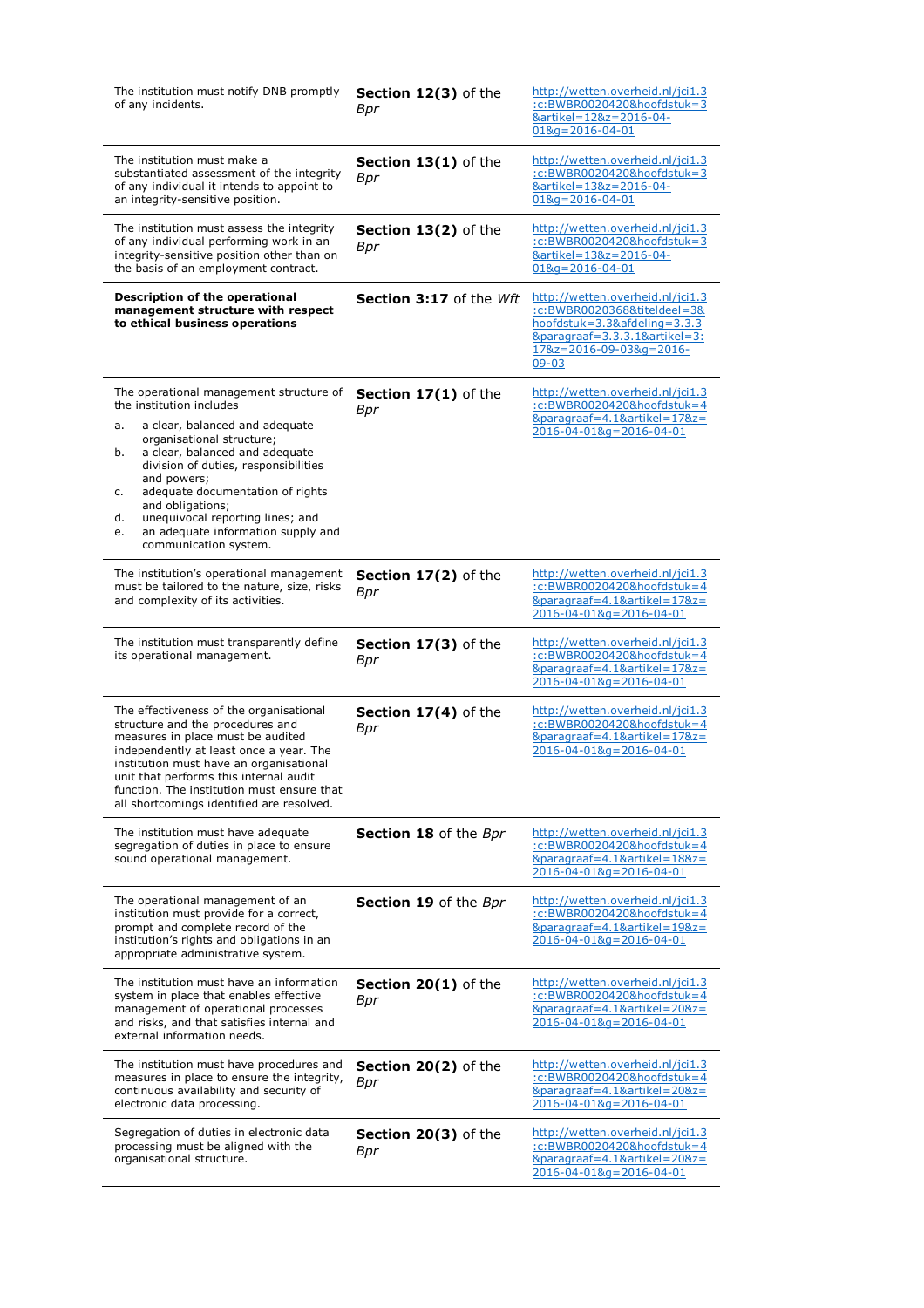| The institution must have an<br>organisational unit that exercises a<br>compliance function independently and<br>effectively. The task of the organisational<br>unit is to monitor compliance with<br>statutory rules and with internal<br>regulations drawn up by the payment<br>institution itself.                                                                              | Section 21(1) of the<br>Bpr        | http://wetten.overheid.nl/jci1.3<br>:c:BWBR0020420&hoofdstuk=4<br>&paragraaf=4.1&artikel=21&z=<br>$2016 - 04 - 018q = 2016 - 04 - 01$ |
|------------------------------------------------------------------------------------------------------------------------------------------------------------------------------------------------------------------------------------------------------------------------------------------------------------------------------------------------------------------------------------|------------------------------------|---------------------------------------------------------------------------------------------------------------------------------------|
| The instruction to the external auditor to<br>audit an institution's annual accounts<br>must include a review and general<br>assessment of the adequacy of the<br>organisational structure and risk<br>management.                                                                                                                                                                 | <b>Section 22</b> of the Bpr       | http://wetten.overheid.nl/jci1.3<br>:c:BWBR0020420&hoofdstuk=4<br>&paragraaf=4.1&artikel=22&z=<br>2016-04-01&g=2016-04-01             |
| The institution must pursue a policy<br>aimed at managing relevant risks.                                                                                                                                                                                                                                                                                                          | <b>Section 23(1)</b> of the<br>Bpr | http://wetten.overheid.nl/jci1.3<br>:c:BWBR0020420&hoofdstuk=4<br>&paragraaf=4.2&artikel=23&z=<br>$2016 - 04 - 018q = 2016 - 04 - 01$ |
| Relevant risks include in particular<br>concentration risk, credit and<br>counterparty risk, liquidity risk, market<br>risk, operational risk, interest rate risk<br>resulting from non-trading activities,<br>residual risk, risks arising from excessive<br>leverage, securitisation risk and<br>insurance risk.                                                                 | Section 23(2) of the<br>Bpr        | http://wetten.overheid.nl/jci1.3<br>:c:BWBR0020420&hoofdstuk=4<br>&paragraaf=4.2&artikel=23&z=<br>2016-04-01&g=2016-04-01             |
| The policy must be embedded in<br>procedures and measures to control<br>relevant risks and be integrated into the<br>operating processes. The liquidity risk<br>management procedures and measures<br>must focus on management of the<br>company's current and future net<br>financial position and requirements.                                                                  | Section 23(3) of the<br>Bpr        | http://wetten.overheid.nl/jci1.3<br>:c:BWBR0020420&hoofdstuk=4<br>&paragraaf=4.2&artikel=23&z=<br>$2016 - 04 - 018q = 2016 - 04 - 01$ |
| The procedures and measures as referred<br>to in Section 23(3) of the Bpr include<br>authorisation procedures, limits,<br>monitoring of limits and procedures and<br>measures for emergency situations; they<br>must be in line with the nature, size, risk<br>profile and complexity of the institution's<br>operations.                                                          | Section 23(4) of the<br>Bpr        | http://wetten.overheid.nl/jci1.3<br>:c:BWBR0020420&hoofdstuk=4<br>&paragraaf=4.2&artikel=23&z=<br>2016-04-01&g=2016-04-01             |
| The procedures and measures referred to<br>in Section 23(3) of the Bpr must be laid<br>down in writing and communicated to all<br>relevant business units of the institution.                                                                                                                                                                                                      | Section 23(5) of the<br>Bpr        | http://wetten.overheid.nl/jci1.3<br>:c:BWBR0020420&hoofdstuk=4<br>&paragraaf=4.2&artikel=23&z=<br>$2016 - 04 - 018q = 2016 - 04 - 01$ |
| The institution must have an independent<br>risk management function that ensures<br>systematic, independent risk<br>management aimed at identifying,<br>measuring and evaluating the risks to<br>which the institution is or may be<br>exposed. Risk management includes the<br>operations of the institution as a whole as<br>well as those of the individual business<br>units. | <b>Section 23(6)</b> of the<br>Bpr | http://wetten.overheid.nl/jci1.3<br>:c:BWBR0020420&hoofdstuk=4<br>&paragraaf=4.2&artikel=23&z=<br>$2016 - 04 - 018q = 2016 - 04 - 01$ |
| The risk management function must be<br>given the required authority and access<br>to all information necessary for the<br>performance of its tasks.                                                                                                                                                                                                                               | Section 23(7) of the<br><b>Bpr</b> | http://wetten.overheid.nl/jci1.3<br>:c:BWBR0020420&hoofdstuk=4<br>&paragraaf=4.2&artikel=23&z=<br>$2016 - 04 - 018q = 2016 - 04 - 01$ |
| The institution must systematically verify<br>whether the procedures and measures<br>referred to in Section 23(3) of the Bpr are<br>observed and must ensure that identified<br>shortcomings or deficiencies are<br>remedied.                                                                                                                                                      | <b>Section 24</b> of the Bpr       | http://wetten.overheid.nl/jci1.3<br>:c:BWBR0020420&hoofdstuk=4<br>&paragraaf=4.2&artikel=24&z=<br>2016-04-01&g=2016-04-01             |
| Requirements governing the<br>outsourcing of activities                                                                                                                                                                                                                                                                                                                            | <b>Section 3:18</b> of the $Wft$   | http://wetten.overheid.nl/jci1.3<br>:c:BWBR0024282&hoofdstuk=5<br>&paragraaf=5.3&artikel=35&z=<br>2016-08-11&g=2016-08-11             |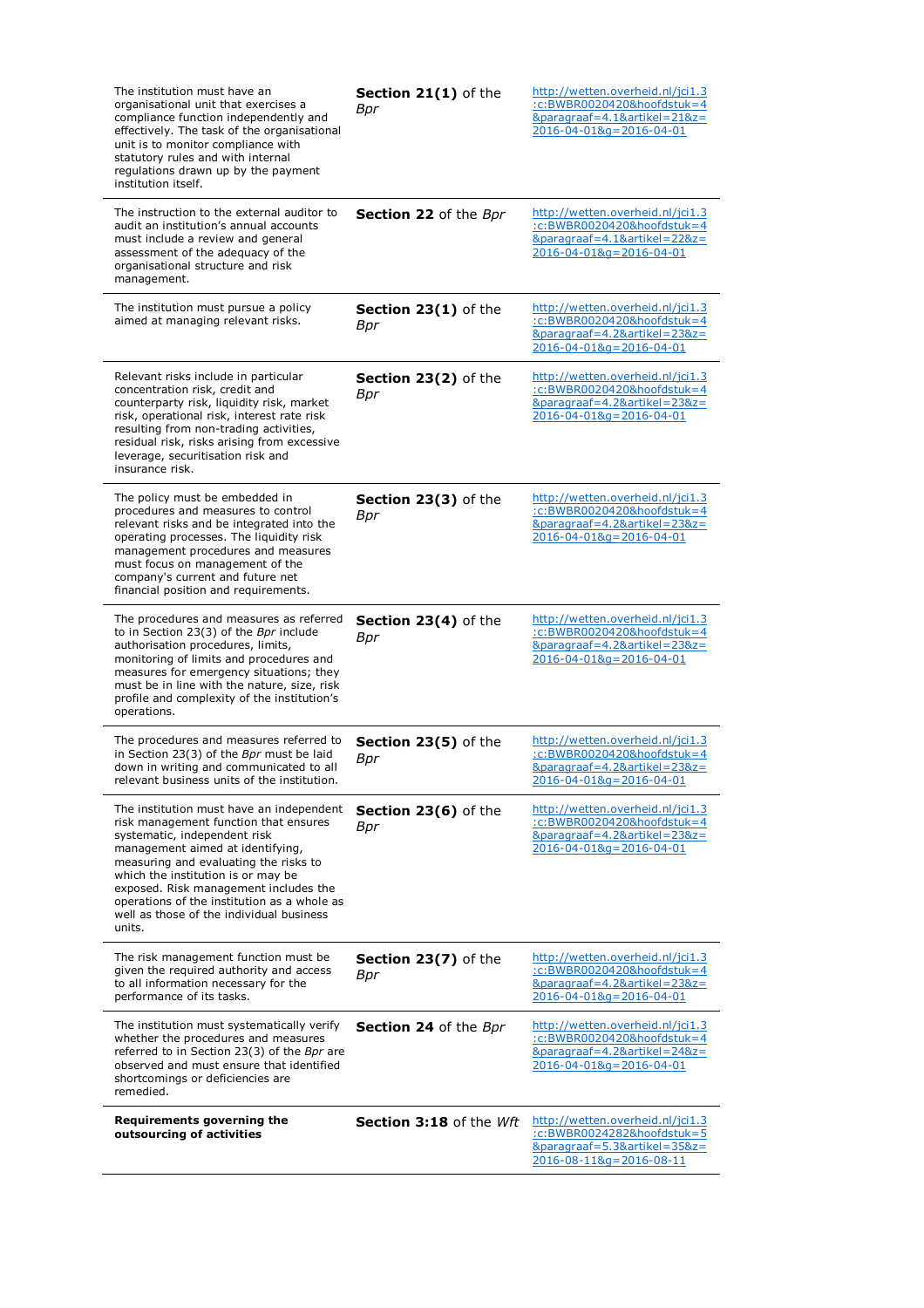| Institutions must refrain from outsourcing<br>activities if such outsourcing may impede<br>adequate supervision of the institution's<br>compliance with the provisions of or<br>pursuant to Part 3 of the Wft on the<br>prudential supervision of financial<br>enterprises.                                                                                                                                                                                                                                                                                                                                                                                                                                                                                                                                                                                                                                                                                                                         | <b>Section</b><br>$27(1)$ of the<br>Bpr     | http://wetten.overheid.nl/jci1.3<br>:c:BWBR0020420&hoofdstuk=5<br>&artikel=27&z=2016-04-<br>$018q = 2016 - 04 - 01$                                                                                     |
|-----------------------------------------------------------------------------------------------------------------------------------------------------------------------------------------------------------------------------------------------------------------------------------------------------------------------------------------------------------------------------------------------------------------------------------------------------------------------------------------------------------------------------------------------------------------------------------------------------------------------------------------------------------------------------------------------------------------------------------------------------------------------------------------------------------------------------------------------------------------------------------------------------------------------------------------------------------------------------------------------------|---------------------------------------------|---------------------------------------------------------------------------------------------------------------------------------------------------------------------------------------------------------|
| Institutions must refrain from outsourcing<br>the duties and activities of staff members<br>determining the institution's day-to-day<br>policy, including developing policies and<br>accountability for the policies pursued.                                                                                                                                                                                                                                                                                                                                                                                                                                                                                                                                                                                                                                                                                                                                                                       | Section 27(2) of the<br>Bpr                 | http://wetten.overheid.nl/jci1.3<br>:c:BWBR0020420&hoofdstuk=5<br><u> &amp;artikel=27&amp;z=2016-04-</u><br>$018q = 2016 - 04 - 01$                                                                     |
| Institutions must refrain from outsourcing<br>activities if such outsourcing erodes the<br>quality of their independent auditing<br>processes within the meaning of Section<br>$17(4)$ of the Bpr.                                                                                                                                                                                                                                                                                                                                                                                                                                                                                                                                                                                                                                                                                                                                                                                                  | Section 28 of<br>the <i>Bpr</i>             | http://wetten.overheid.nl/jci1.3<br>:c:BWBR0020420&hoofdstuk=5<br>&artikel=28&z=2016-04-<br>$018q = 2016 - 04 - 01$                                                                                     |
| Institutions must pursue an adequate<br>policy and must have procedures and<br>measures in place regarding structural<br>outsourcing of activities.                                                                                                                                                                                                                                                                                                                                                                                                                                                                                                                                                                                                                                                                                                                                                                                                                                                 | Section 29 of<br>the Bpr                    | http://wetten.overheid.nl/jci1.3<br>:c:BWBR0020420&hoofdstuk=5<br>&artikel=29&z=2016-04-<br>$018q = 2016 - 04 - 01$                                                                                     |
| Institutions must have satisfactory<br>procedures and measures and sufficient<br>expertise and information available to be<br>able to assess the performance of<br>structurally outsourced activities.                                                                                                                                                                                                                                                                                                                                                                                                                                                                                                                                                                                                                                                                                                                                                                                              | Section 30 of the Bpr                       | http://wetten.overheid.nl/jci1.3<br>:c:BWBR0020420&hoofdstuk=5<br>&artikel=30&z=2016-04-<br>$018q = 2016 - 04 - 01$                                                                                     |
| Institutions must enter into written<br>agreements with third parties to which<br>activities are structurally outsourced.                                                                                                                                                                                                                                                                                                                                                                                                                                                                                                                                                                                                                                                                                                                                                                                                                                                                           | Section 31(1) of the<br>Bpr                 | http://wetten.overheid.nl/jci1.3<br>:c:BWBR0020420&hoofdstuk=5<br>&artikel=31&z=2016-04-<br>$018q = 2016 - 04 - 01$                                                                                     |
| The agreement must in any event provide<br>for the following:<br>the exchange of information<br>between the institution and the<br>third party about unlocking<br>information required by the<br>supervisory authorities as part<br>of the performance of their<br>statutory duties;<br>the option for the institution to<br>٠<br>make changes at any time to<br>how the third party performs<br>the outsourced activities;<br>the obligation incumbent on the<br>third party to enable the<br>institution to continuously meet<br>the requirements ensuing from<br>primary and secondary<br>legislation;<br>the possibility for supervisors<br>٠<br>to perform, directly or by<br>proxy, examinations on the<br>premises of the third party, and<br>the manner in which the<br>agreement is terminated and<br>how after termination it is<br>ensured that the institution can<br>again perform the activities<br>concerned itself, or have such<br>activities performed by another<br>third party. | Section 31(2) of the<br>Bpr                 | http://wetten.overheid.nl/jci1.3<br>:c:BWBR0020420&hoofdstuk=5<br>&artikel=31&z=2016-04-<br>$018q = 2016 - 04 - 01$                                                                                     |
| <b>Safeguarding of funds</b>                                                                                                                                                                                                                                                                                                                                                                                                                                                                                                                                                                                                                                                                                                                                                                                                                                                                                                                                                                        | Section $3:29a(1)$ and<br>$(2)$ of the Wft. | http://wetten.overheid.nl/jci1.3<br>:c:BWBR0020368&titeldeel=3&<br>$hoofdstuk = 3.3&afdeling = 3.3.4$<br>$&\text{parameter} = 3.3.4.1\&\text{article} = 3.2.5$<br>29a&z=2016-09-03&g=2016-<br>$09 - 03$ |
| The institution must safeguard funds<br>received from payment service users or<br>other payment service providers for the<br>execution of payment transactions by<br>either                                                                                                                                                                                                                                                                                                                                                                                                                                                                                                                                                                                                                                                                                                                                                                                                                         | Section 40a(1) and<br>(5) of the Bpr        | http://wetten.overheid.nl/jci1.3<br>:c:BWBR0020420&hoofdstuk=6<br>a&artikel=40a&z=2016-04-<br>$018q = 2016 - 04 - 01$                                                                                   |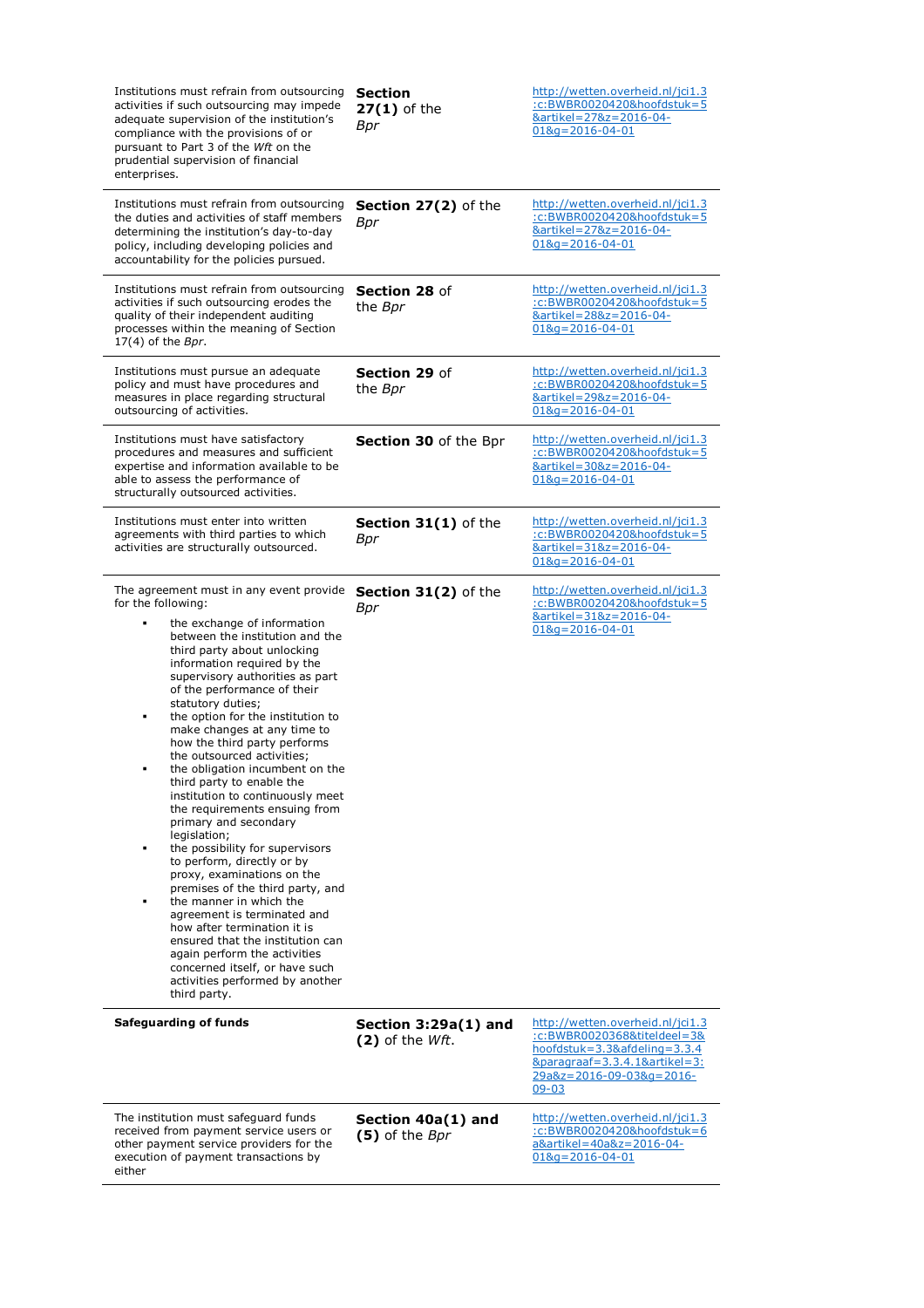| preventing the funds from<br>a.<br>commingling with the funds of any<br>of the institution's other creditors, or<br>covering the funds by an insurance<br>b.<br>policy or a comparable guarantee<br>from an insurance company or a<br>bank that is not part of the same<br>group as the institution itself,<br>against the risk that the institution is<br>unable to fulfil its obligations with<br>respect to these funds, to an<br>amount that is equal to the amount<br>that would have been split off in the<br>absence of the insurance policy or<br>comparable guarantee.                                                                                           |                                      |                                                                                                                       |
|---------------------------------------------------------------------------------------------------------------------------------------------------------------------------------------------------------------------------------------------------------------------------------------------------------------------------------------------------------------------------------------------------------------------------------------------------------------------------------------------------------------------------------------------------------------------------------------------------------------------------------------------------------------------------|--------------------------------------|-----------------------------------------------------------------------------------------------------------------------|
| If the provisions of Section $40a(1)$ ,<br>opening words and under a, of the Bpr<br>are implemented and the funds have not<br>yet been delivered to the payee or<br>transferred to another payment service<br>provider by the end of the business day<br>following the day on which the funds<br>were received, they must be deposited<br>into a separate account at a bank or<br>invested in secure, liquid low-risk assets<br>in such a way that the institution's other<br>creditors are unable to seek recovery of<br>their claims from these funds, in<br>particular in the event of the institution's<br>insolvency.                                                | Section 40a(2) and<br>(5) of the Bpr | http://wetten.overheid.nl/jci1.3<br>:c:BWBR0020420&z=2016-04-<br>$018q = 2016 - 04 - 01$                              |
| For the purposes of Section 40a(2) of the<br>Bpr, secure low-risk assets are assets<br>included in one of the categories set out<br>in Table 1 in Article 336(1) of the Capital<br>Requirements Regulation (CRR) in<br>respect of which the specific risk capital<br>requirement does not exceed 1.6%,<br>excluding other qualifying items as<br>defined in Article 336(4) of the CRR.<br>For the purposes of Section 40a(2) of the<br>Bpr, secure low-risk assets also include<br>units of participation in an undertaking<br>for the collective investment in<br>transferable securities (UCITS) investing<br>solely in the assets specified in the first<br>paragraph. | Section 40a(3) and<br>(5) of the Bpr | http://wetten.overheid.nl/jci1.3<br>:c:BWBR0020420&hoofdstuk=6<br>a&artikel=40a&z=2016-04-<br>$018q = 2016 - 04 - 01$ |
| If the portion of the funds earmarked for<br>future payment transactions is variable or<br>not known in advance, institutions are<br>allowed to apply Section 40a(1) of the<br>Bpr only on the basis of a representative<br>portion assumed to be used for payment<br>services, provided that this<br>representative portion can be reasonably<br>estimated on the basis of historical data.                                                                                                                                                                                                                                                                              | Section 40a(4) and<br>(5) of the Bpr | http://wetten.overheid.nl/jci1.3<br>:c:BWBR0020420&z=2016-04-<br>$018q = 2016 - 04 - 01$                              |
| An Electronic money institution must<br>safeguard the funds it receives in<br>exchange for the issue of electronic<br>money from the moment the funds are at<br>the institution's disposal, in any case<br>within five business days after the issue<br>of the electronic money.                                                                                                                                                                                                                                                                                                                                                                                          | Section 40b(1) of the<br>Bpr         | http://wetten.overheid.nl/jci1.3<br>:c:BWBR0020420&hoofdstuk=6<br>a&artikel=40b&z=2016-04-<br>$018q = 2016 - 04 - 01$ |
| The institution must safeguard the cash<br>and non-cash funds it receives in<br>exchange for electronic money in one of<br>the following ways:<br>by preventing the funds from<br>a.<br>commingling with the funds of any<br>of the institution's other creditors, or<br>by covering the funds by an<br>b.<br>insurance policy or a comparable<br>guarantee from an insurance<br>company or a bank that is not part<br>of the same group as the institution<br>itself, against the risk that the<br>institution is unable to fulfil its<br>obligations with respect to these                                                                                              | Section 40b(2) of the<br>Bpr         | http://wetten.overheid.nl/jci1.3<br>:c:BWBR0020420&hoofdstuk=6<br>a&artikel=40b&z=2016-04-<br>$018q = 2016 - 04 - 01$ |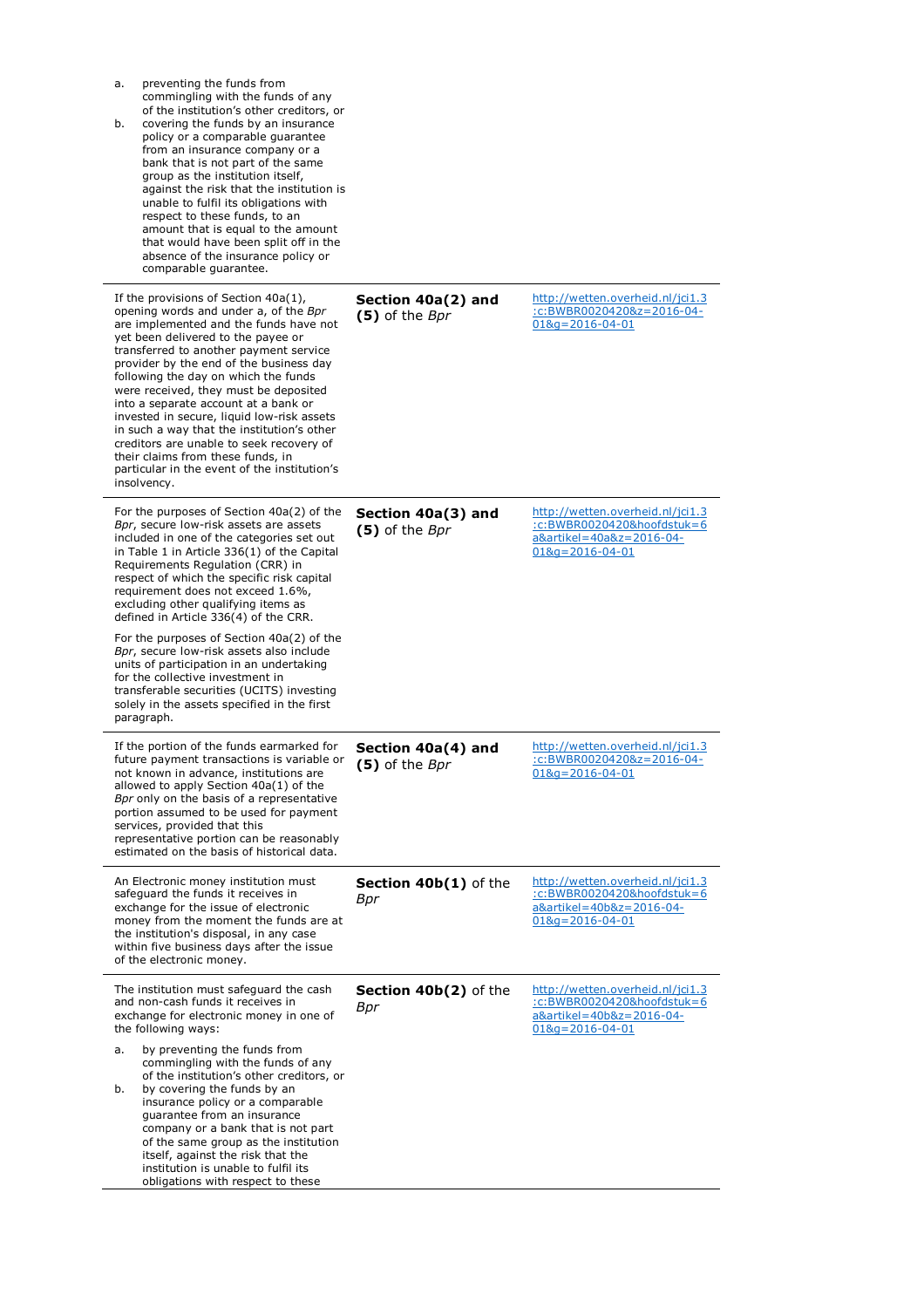| funds, to an amount that is equal to<br>the amount that would have been<br>split off in the absence of the<br>insurance policy or comparable<br>quarantee.                                                                                                                                                                                                                                                        |                                                 |                                                                                                                                                                                                      |
|-------------------------------------------------------------------------------------------------------------------------------------------------------------------------------------------------------------------------------------------------------------------------------------------------------------------------------------------------------------------------------------------------------------------|-------------------------------------------------|------------------------------------------------------------------------------------------------------------------------------------------------------------------------------------------------------|
| If the provisions of Section 40b(2),<br>opening words and under a, of the Bpr<br>are implemented, the funds must be<br>deposited into a separate account at a<br>bank or invested in secure, liquid low-risk<br>assets in such a way that the institution's<br>other creditors are unable to seek<br>recovery of their claims from these funds,<br>in particular in the event of the<br>institution's insolvency. | Section 40b(3) of the<br>Bpr                    | http://wetten.overheid.nl/jci1.3<br>:c:BWBR0020420&hoofdstuk=6<br>a&artikel=40b&z=2016-04-<br>$018q = 2016 - 04 - 01$                                                                                |
| Minimum own funds                                                                                                                                                                                                                                                                                                                                                                                                 | <b>Section 3:53</b><br>of the Wft               | http://wetten.overheid.nl/jci1.3<br>:c:BWBR0020368&titeIdeeI=3&<br>$hoofdstuk = 3.3&afdeling = 3.3.5$<br>$&\text{parameters} = 3.3.5.1\&\text{article} = 3:$<br>53&z=2016-04-01&g=2016-<br>$04 - 01$ |
| The minimum amount of own funds<br>required for electronic money institutions<br>is EUR 350,000.                                                                                                                                                                                                                                                                                                                  | <b>Section</b><br>48(1), under<br>o, of the Bpr | http://wetten.overheid.nl/jci1.3<br>:c:BWBR0020420&hoofdstuk=9<br>&paragraaf=9.1&artikel=48&z=<br>2016-04-01&g=2016-04-01                                                                            |
| Solvency <sup>1</sup>                                                                                                                                                                                                                                                                                                                                                                                             | Section 3:57 of the Wft                         | http://wetten.overheid.nl/jci1.3<br>:c:BWBR0020368&titeIdeeI=3&<br>hoofdstuk= $3.3$ &afdeling= $3.3.6$<br>$&\text{parameters} = 3.3.6.1&\text{article} = 3:$<br>57&z=2016-09-03&g=2016-<br>$09 - 03$ |
| For the company's activities related to<br>the issue of electronic money and<br>payment services related to the issue of<br>electronic money, the minimum amount<br>of own funds for the purposes of the<br>solvency test is 2% of the average<br>amount of electronic money outstanding.                                                                                                                         | <b>Section 64(1)</b> of the<br>Bpr              | http://wetten.overheid.nl/jci1.3<br>:c:BWBR0020420&hoofdstuk=1<br>0&paragraaf=10.1&artikel=64&<br>z=2016-04-01&g=2016-04-01                                                                          |
| For the institution's payment service<br>activities not related to the issue of<br>electronic money, the minimum amount<br>of own funds for the purposes of the<br>solvency test must be calculated in<br>accordance with Section 60a(1) of the<br>Bpr.                                                                                                                                                           | Section 64(2) of the<br>Bpr                     | http://wetten.overheid.nl/jci1.3<br>:c:BWBR0020420&hoofdstuk=1<br>0&paragraaf=10.1&artikel=64&<br>z=2016-04-01&g=2016-04-01                                                                          |
| The size of an electronic money<br>institution's own funds must be at least<br>equal to the minimum amount for the<br>purposes of the solvency test calculated<br>in accordance with Section 64(1) and the<br>minimum amount for the purposes of the<br>solvency test calculated in accordance<br>with Section 64(2).                                                                                             | Section 64(3) of the<br>Bpr                     | http://wetten.overheid.nl/jci1.3<br>:c:BWBR0020420&hoofdstuk=1<br>0&paragraaf=10.1&artikel=64&<br>z=2016-04-01&g=2016-04-01                                                                          |
| <b>Anti-Money Laundering and Anti-</b><br><b>Terrorist Financing Act (Wet ter</b><br>voorkoming van witwassen en<br>financieren van terrorisme - Wwft)                                                                                                                                                                                                                                                            |                                                 | http://wetten.overheid.nl/jci1.3<br>:c:BWBR0024282&z=2016-08-<br>$118q = 2016 - 08 - 11$                                                                                                             |
| Customer due diligence                                                                                                                                                                                                                                                                                                                                                                                            | <b>Section 3 of</b><br>the <i>Wwft</i>          | http://wetten.overheid.nl/jci1.3<br>:c:BWBR0024282&hoofdstuk=2<br>&paragraaf=2.1&artikel=3&z=2<br>$016 - 08 - 118q = 2016 - 08 - 11$                                                                 |
| With a view to preventing money<br>laundering and terrorist financing,<br>institutions must perform customer due<br>diligence.                                                                                                                                                                                                                                                                                    | Section 3(1) of the<br>Wwft                     | http://wetten.overheid.nl/jci1.3<br>:c:BWBR0024282&hoofdstuk=2<br>&paragraaf=2.1&artikel=3&z=2<br>$016-08-118q=2016-08-11$                                                                           |

 1 The required solvency is expressed as actual own funds. The minimum required actual own funds are calculated based on method A, B or C. An institution's solvency must be at least equal to the minimum amount of own funds specified in Section  $48(1)$ , under o, of the  $Bpr$ .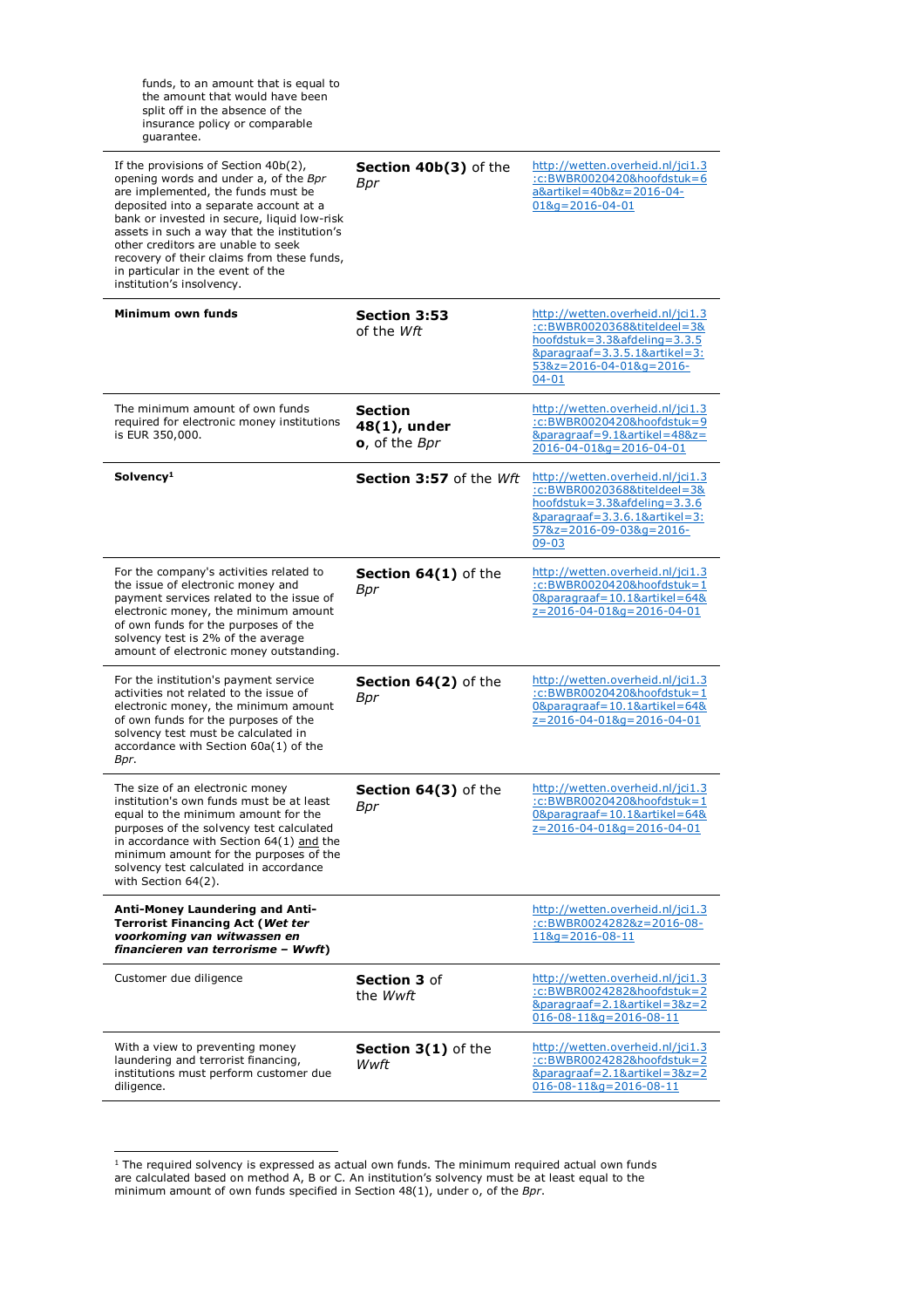The purpose of customer due diligence is to enable the institution:

 to identify its customers and verify their identity;

- **i** if applicable, to identify the ultimate beneficial owner (UBO), to take risk-based and adequate measures to verify the UBO's identity and if the UBO is a legal entity, to take risk-based and adequate measures to acquire insight into the client's ownership and control structures;
- to establish the purpose and the intended nature of the business
- relationship;<br>• to the extent possible, continuously monitor its business relationships and the transactions conducted during their existence so as to ensure that these match the institution's knowledge of its clients and their risk profiles, where necessary carrying out further investigations into the origin of the funds used in the relevant business relationship or transaction.
- to establish whether the natural person representing the customer is authorised to do so;
- to take risk-based and adequate measures to verify whether the customer is acting on its own behalf or on behalf of a third party;
- to identify, if applicable, the natural person referred to under e, and to verify their identity.

| Section 3(2)                |  |  |
|-----------------------------|--|--|
| Af the ۱۸/۱۸/ <del>ft</del> |  |  |

of the Wwft

http://wetten.overheid.nl/jci1.3 :c:BWBR0024282&hoofdstuk=2 &paragraaf=2.1&artikel=3&z=2 016-08-11&g=2016-08-11

| Enhanced customer due diligence                                                                                                                                                                                                                                                                                                                                                                                                                                                                       | <b>Section 8 of the Wwft</b>              | http://wetten.overheid.nl/jci1.3<br>:c:BWBR0024282&hoofdstuk=2<br>&paragraaf=2.3&z=2016-08-<br>$118q = 2016 - 08 - 11$     |
|-------------------------------------------------------------------------------------------------------------------------------------------------------------------------------------------------------------------------------------------------------------------------------------------------------------------------------------------------------------------------------------------------------------------------------------------------------------------------------------------------------|-------------------------------------------|----------------------------------------------------------------------------------------------------------------------------|
| Without prejudice to the provisions of<br>Sections $3(2)$ , (3) and (4) of the <i>Wwft</i> ,<br>an institution must perform enhanced<br>CDD if and to the extent that a business<br>relationship gives rise to an increased risk<br>of money laundering or terrorist financing<br>due to the nature of the customer's<br>business or in connection with the state<br>in which it is domiciled, resides, or has its<br>registered office.                                                              | <b>Section 8(1)</b> of the<br>Wwft        | http://wetten.overheid.nl/jci1.3<br>:c:BWBR0024282&hoofdstuk=2<br>&paragraaf=2.3&artikel=8&z=2<br>016-08-11&g=2016-08-11   |
| Without prejudice to Section $8(1)$ of the<br>Wwft, if customers are not physically<br>present for identification purposes,<br>institutions must take measures to offset<br>the associated higher risk. Institutions<br>can comply with the provision of the<br>preceding sentence by:                                                                                                                                                                                                                | <b>Section 8(2)</b> of the<br><b>Wwft</b> | http://wetten.overheid.nl/jci1.3<br>:c:BWBR0024282&hoofdstuk=2<br>&paragraaf=2.3&artikel=8&z=2<br>$016-08-118q=2016-08-11$ |
| verifying the customer's<br>identity on the basis of<br>additional documents, data or<br>information:<br>checking the submitted<br>٠<br>documents for authenticity; or<br>ensuring that the first payment<br>٠<br>related to the business<br>relationship or transaction is<br>made to or from the customer's<br>account with a bank having its<br>registered office in an EU<br>Member State or a state<br>designated by the Dutch<br>Minister of Finance, which bank<br>is authorised to pursue the |                                           |                                                                                                                            |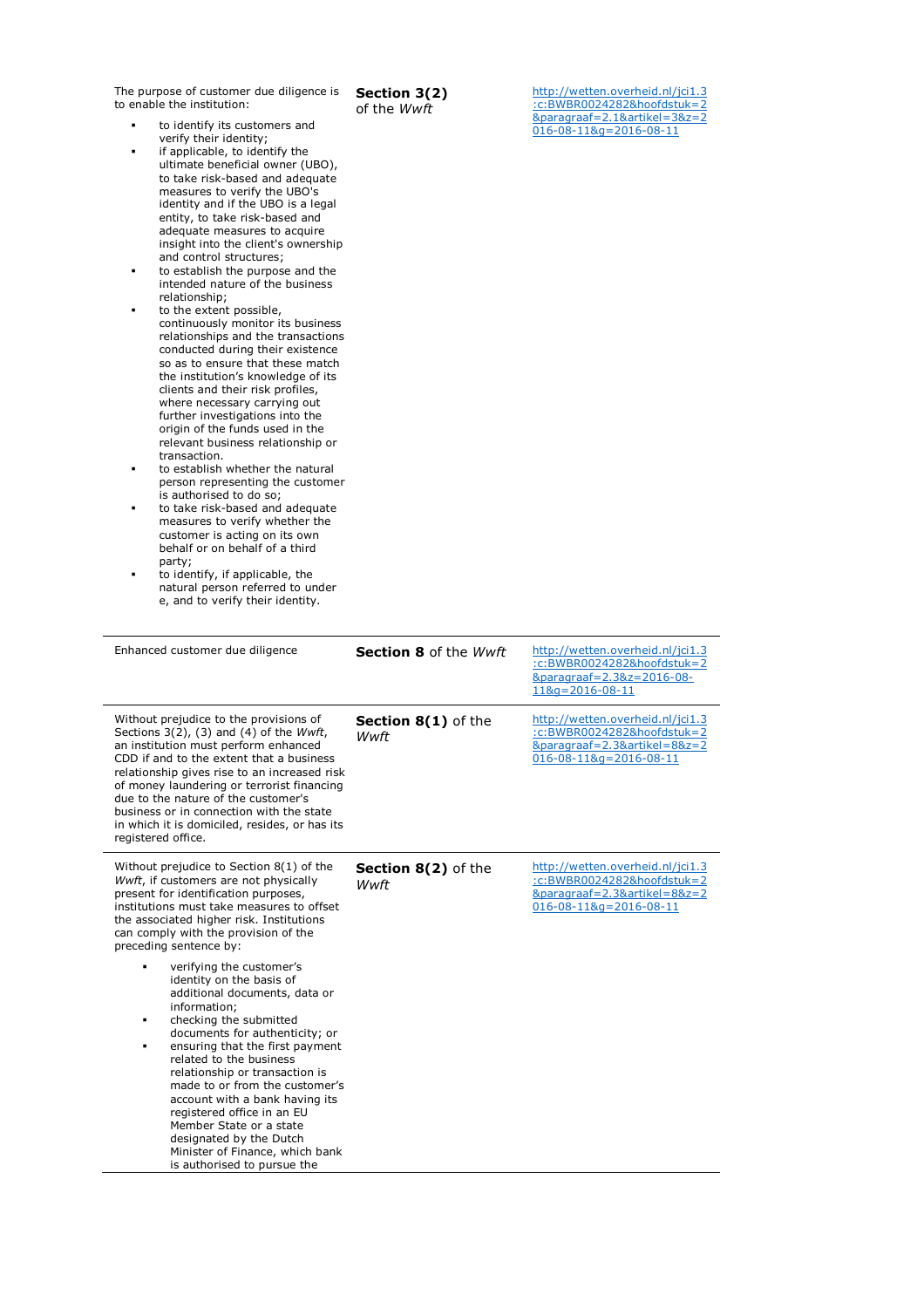| Institutions must have risk-based<br>procedures in place to determine whether<br>a customer is a politically exposed person<br>(PEP) who resides outside the<br>Netherlands or does not have Dutch<br>nationality.                                                                                                                                                                                                                     | Section 8(4) of the<br>Wwft              | http://wetten.overheid.nl/jci1.3<br>:c:BWBR0024282&hoofdstuk=2<br>&paragraaf=2.3&artikel=8&z=2<br>$016-08-118q=2016-08-11$            |
|----------------------------------------------------------------------------------------------------------------------------------------------------------------------------------------------------------------------------------------------------------------------------------------------------------------------------------------------------------------------------------------------------------------------------------------|------------------------------------------|---------------------------------------------------------------------------------------------------------------------------------------|
| Without prejudice to Section $8(1)$ of the<br>Wwft, institutions that enter into business<br>relationships with, or conduct<br>transactions for, customers residing<br>outside the Netherlands or not having<br>Dutch nationality, must also:                                                                                                                                                                                          | Section 8(4) of the<br>Wwft              | http://wetten.overheid.nl/jci1.3<br>:c:BWBR0024282&hoofdstuk=2<br>&paragraaf=2.3&artikel=8&z=2<br>$016-08-118q=2016-08-11$            |
| ensure that any decision to<br>enter into such a relationship<br>or conduct such a transaction is<br>taken or approved by staff<br>members authorised to do so<br>by the institution;<br>take risk-based and adequate<br>٠<br>measures to verify the origin of<br>the assets of the PEP and the<br>funds used in the business<br>relationship or transaction; and<br>monitor the business<br>٠<br>relationship on an ongoing<br>basis. |                                          |                                                                                                                                       |
| Institutions that have identified their<br>customers and business relationships and<br>have verified their identity in conformity<br>with this Act, must record the data listed<br>in Section 33(1) of the Wwft in readily<br>accessible form.                                                                                                                                                                                         | <b>Section 33(1)</b> of the<br>Wwft      | http://wetten.overheid.nl/jci1.3<br>:c:BWBR0024282&hoofdstuk=5<br>&paragraaf=5.1&artikel=33&z=<br>2016-08-11&g=2016-08-11             |
| Institutions must keep the data listed in<br>Section 33(1) of the Wwft in readily<br>accessible form for five years after<br>terminating the business relationship or<br>conducting the transaction in question.                                                                                                                                                                                                                       | Section 33(4) of the<br>Wwft             | http://wetten.overheid.nl/jci1.3<br>:c:BWBR0024282&hoofdstuk=5<br>&paragraaf=5.1&artikel=33&z=<br>2016-08-11&g=2016-08-11             |
| Reporting of unusual transactions                                                                                                                                                                                                                                                                                                                                                                                                      | Section 15 of the Wwft                   | http://wetten.overheid.nl/jci1.3<br>:c:BWBR0024282&hoofdstuk=3<br>&paragraaf=3.2&artikel=15&z=<br>2016-08-11&g=2016-08-11             |
|                                                                                                                                                                                                                                                                                                                                                                                                                                        | <b>Section 16</b> of the <i>Wwft</i>     | http://wetten.overheid.nl/jci1.3<br>:c:BWBR0024282&hoofdstuk=3<br>&paragraaf=3.2&artikel=16&z=<br>2016-08-11&g=2016-08-11             |
| By order in council, transaction category-<br>based indicators are defined for assessing<br>whether a transaction qualifies as<br>unusual.                                                                                                                                                                                                                                                                                             | <b>Section</b><br>$15(1)$ of the<br>Wwft | http://wetten.overheid.nl/jci1.3<br>:c:BWBR0024282&hoofdstuk=3<br>&paragraaf=3.2&artikel=15&z=<br>2016-08-11&g=2016-08-11             |
| A financial institution is under a duty to<br>report executed or proposed unusual<br>transactions promptly to the Financial<br>Intelligence Unit (FIU-Netherlands) upon<br>their unusual nature becoming known.                                                                                                                                                                                                                        | <b>Section</b><br>$16(1)$ of the<br>Wwft | http://wetten.overheid.nl/jci1.3<br>:c:BWBR0024282&hoofdstuk=3<br>&paragraaf=3.2&artikel=16&z=<br>2016-08-11&g=2016-08-11             |
| This report must contain the data listed in<br>Section 16(1) of the Wwft.                                                                                                                                                                                                                                                                                                                                                              | <b>Section</b><br>$16(2)$ of the<br>Wwft | http://wetten.overheid.nl/jci1.3<br>:c:BWBR0024282&hoofdstuk=3<br>&paragraaf=3.2&artikel=16&z=<br>$2016 - 08 - 118q = 2016 - 08 - 11$ |
| An institution must keep the data<br>referred to in Section 16(2) of the Wwft<br>and record them in readily accessible<br>form for five years after the report was<br>made, allowing the transaction to be<br>reconstructed.                                                                                                                                                                                                           | <b>Section 34</b><br>of the <i>Wwft</i>  | http://wetten.overheid.nl/jci1.3<br>:c:BWBR0024282&hoofdstuk=5<br>&paragraaf=5.2&artikel=34&z=<br>2016-08-11&g=2016-08-11             |